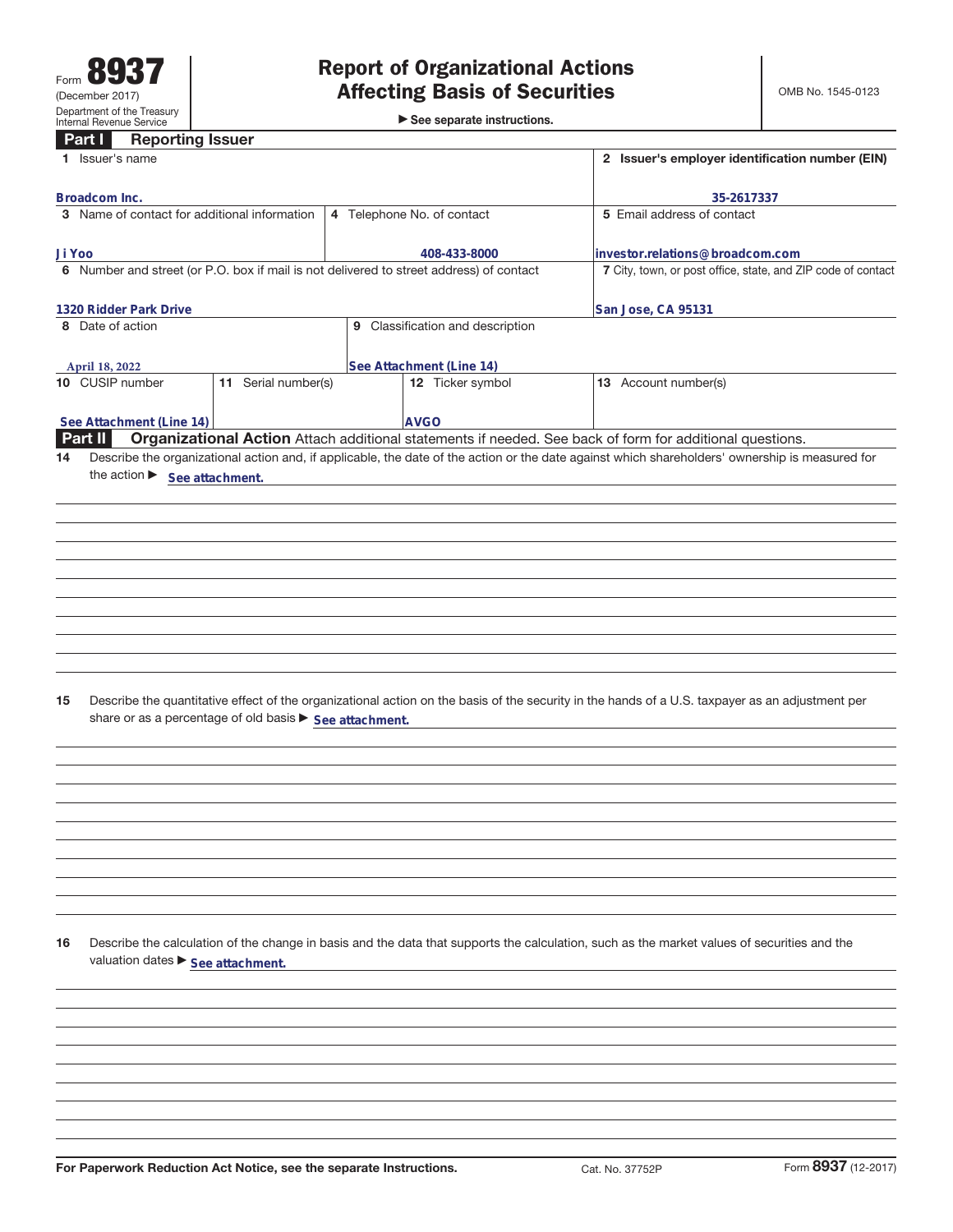| Form 8937 (12-2017) | Page $\mathbb{Z}$ |
|---------------------|-------------------|
|---------------------|-------------------|

| Part II                    |                                 | <b>Organizational Action (continued)</b>                |                                                                                                                                                                                                                                                                                                                          |                            |                                |
|----------------------------|---------------------------------|---------------------------------------------------------|--------------------------------------------------------------------------------------------------------------------------------------------------------------------------------------------------------------------------------------------------------------------------------------------------------------------------|----------------------------|--------------------------------|
| 17                         |                                 |                                                         | List the applicable Internal Revenue Code section(s) and subsection(s) upon which the tax treatment is based ▶                                                                                                                                                                                                           |                            | See attachment.                |
|                            |                                 |                                                         |                                                                                                                                                                                                                                                                                                                          |                            |                                |
|                            |                                 |                                                         |                                                                                                                                                                                                                                                                                                                          |                            |                                |
|                            |                                 |                                                         |                                                                                                                                                                                                                                                                                                                          |                            |                                |
|                            |                                 |                                                         |                                                                                                                                                                                                                                                                                                                          |                            |                                |
|                            |                                 |                                                         |                                                                                                                                                                                                                                                                                                                          |                            |                                |
|                            |                                 |                                                         |                                                                                                                                                                                                                                                                                                                          |                            |                                |
|                            |                                 |                                                         |                                                                                                                                                                                                                                                                                                                          |                            |                                |
|                            |                                 |                                                         |                                                                                                                                                                                                                                                                                                                          |                            |                                |
|                            |                                 |                                                         |                                                                                                                                                                                                                                                                                                                          |                            |                                |
|                            |                                 |                                                         |                                                                                                                                                                                                                                                                                                                          |                            |                                |
|                            |                                 |                                                         |                                                                                                                                                                                                                                                                                                                          |                            |                                |
|                            |                                 |                                                         |                                                                                                                                                                                                                                                                                                                          |                            |                                |
|                            |                                 |                                                         |                                                                                                                                                                                                                                                                                                                          |                            |                                |
| 18                         |                                 | Can any resulting loss be recognized? > See attachment. |                                                                                                                                                                                                                                                                                                                          |                            |                                |
|                            |                                 |                                                         |                                                                                                                                                                                                                                                                                                                          |                            |                                |
|                            |                                 |                                                         |                                                                                                                                                                                                                                                                                                                          |                            |                                |
|                            |                                 |                                                         |                                                                                                                                                                                                                                                                                                                          |                            |                                |
|                            |                                 |                                                         |                                                                                                                                                                                                                                                                                                                          |                            |                                |
|                            |                                 |                                                         |                                                                                                                                                                                                                                                                                                                          |                            |                                |
|                            |                                 |                                                         |                                                                                                                                                                                                                                                                                                                          |                            |                                |
|                            |                                 |                                                         |                                                                                                                                                                                                                                                                                                                          |                            |                                |
|                            |                                 |                                                         |                                                                                                                                                                                                                                                                                                                          |                            |                                |
|                            |                                 |                                                         |                                                                                                                                                                                                                                                                                                                          |                            |                                |
|                            |                                 |                                                         |                                                                                                                                                                                                                                                                                                                          |                            |                                |
|                            |                                 |                                                         |                                                                                                                                                                                                                                                                                                                          |                            |                                |
|                            |                                 |                                                         |                                                                                                                                                                                                                                                                                                                          |                            |                                |
| 19                         |                                 |                                                         | Provide any other information necessary to implement the adjustment, such as the reportable tax year ▶ See attachment.                                                                                                                                                                                                   |                            |                                |
|                            |                                 |                                                         |                                                                                                                                                                                                                                                                                                                          |                            |                                |
|                            |                                 |                                                         |                                                                                                                                                                                                                                                                                                                          |                            |                                |
|                            |                                 |                                                         |                                                                                                                                                                                                                                                                                                                          |                            |                                |
|                            |                                 |                                                         |                                                                                                                                                                                                                                                                                                                          |                            |                                |
|                            |                                 |                                                         |                                                                                                                                                                                                                                                                                                                          |                            |                                |
|                            |                                 |                                                         |                                                                                                                                                                                                                                                                                                                          |                            |                                |
|                            |                                 |                                                         |                                                                                                                                                                                                                                                                                                                          |                            |                                |
|                            |                                 |                                                         |                                                                                                                                                                                                                                                                                                                          |                            |                                |
|                            |                                 |                                                         |                                                                                                                                                                                                                                                                                                                          |                            |                                |
|                            |                                 |                                                         |                                                                                                                                                                                                                                                                                                                          |                            |                                |
|                            |                                 |                                                         |                                                                                                                                                                                                                                                                                                                          |                            |                                |
|                            |                                 |                                                         |                                                                                                                                                                                                                                                                                                                          |                            |                                |
|                            |                                 |                                                         | Under penalties of perjury, I declare that I have examined this return, including accompanying schedules and statements, and to the best of my knowledge and<br>belief, it is true, correct, and complete. Declaration of preparer (other than officer) is based on all information of which preparer has any knowledge. |                            |                                |
|                            |                                 |                                                         |                                                                                                                                                                                                                                                                                                                          |                            |                                |
| <b>Sign</b><br><b>Here</b> |                                 |                                                         |                                                                                                                                                                                                                                                                                                                          |                            | 06/01/2022                     |
|                            | Signature $\blacktriangleright$ |                                                         |                                                                                                                                                                                                                                                                                                                          | Date $\blacktriangleright$ |                                |
|                            |                                 | Print your name ▶ Ivy Pong                              |                                                                                                                                                                                                                                                                                                                          | Title ▶ VP Tax             |                                |
| Paid                       |                                 | Print/Type preparer's name                              | Preparer's signature                                                                                                                                                                                                                                                                                                     | Date                       | <b>PTIN</b><br>Check $\Box$ if |
| <b>Preparer</b>            |                                 | Ken Hill                                                |                                                                                                                                                                                                                                                                                                                          | 05/31/22                   | self-employed<br>P00561909     |
| <b>Use Only</b>            |                                 | $\triangleright$ Deloitte Tax LLP<br>Firm's name        |                                                                                                                                                                                                                                                                                                                          |                            | 86-1065772<br>Firm's EIN ▶     |
|                            |                                 |                                                         | Firm's address > 225 West Santa Clara St., Suite 600, San Jose, CA 95113                                                                                                                                                                                                                                                 |                            | 408-704-4000<br>Phone no.      |
|                            |                                 |                                                         | Send Form 8937 (including accompanying statements) to: Department of the Treasury, Internal Revenue Service, Ogden, UT 84201-0054                                                                                                                                                                                        |                            |                                |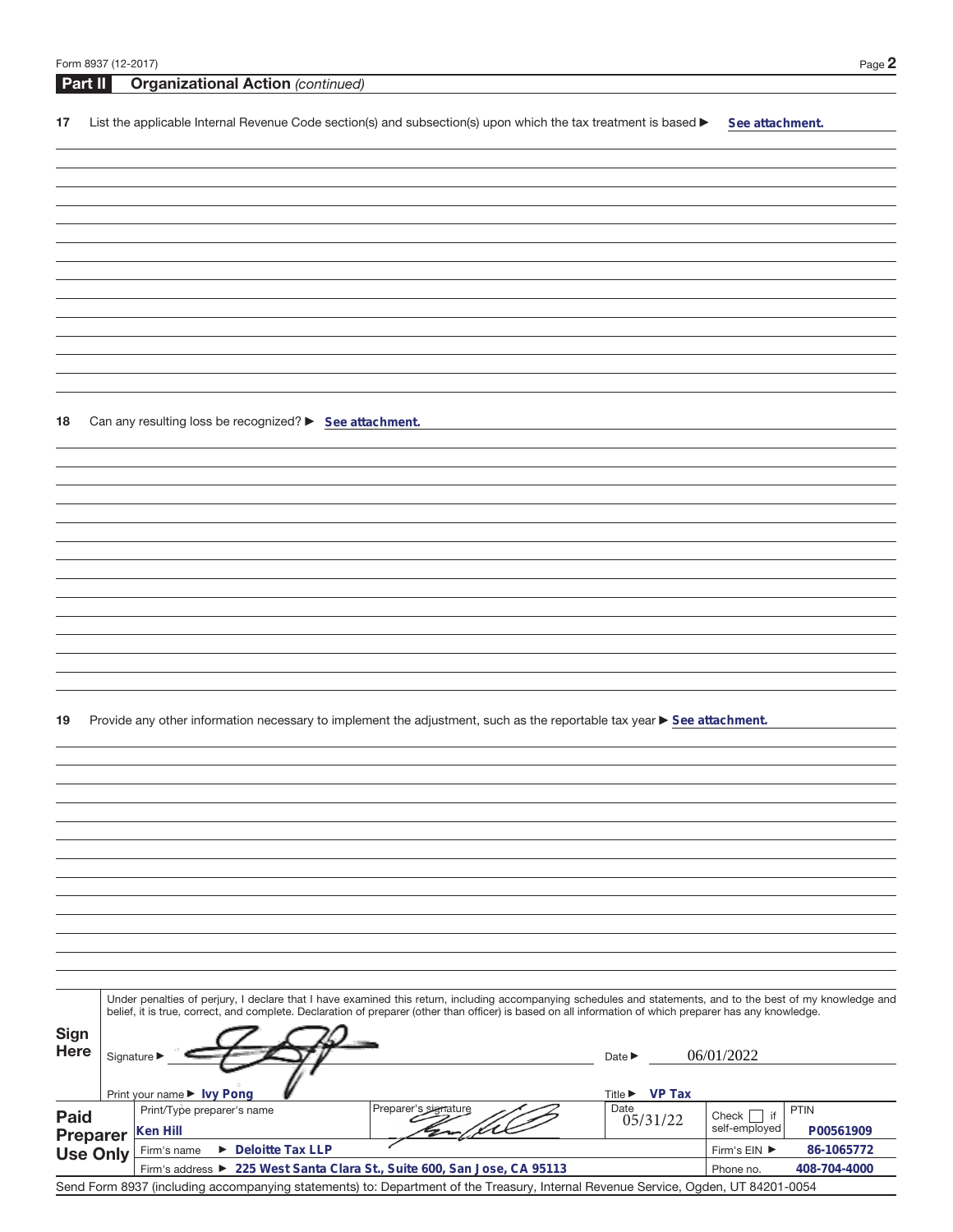Current Internal Revenue Service (**"IRS"**) guidance under Internal Revenue Code (**"IRC"**) section 6045B provides that if a company undertakes an organizational action that affects the basis of a specified security an information return on Form 8937 must be filed with the IRS and furnished to affected holders, or alternatively, posted on the company's website.

The information contained in the Form 8937 and this attachment is intended to satisfy those requirements and is intended to provide a general summary of certain U.S. federal income tax consequences of the Exchanges (defined below). This information does not constitute tax advice and does not purport to take into account any holder's specific circumstances. Holders are urged to consult their own tax advisors regarding U.S. tax consequences of the adjustments described herein and the impact to tax basis resulting from the adjustments.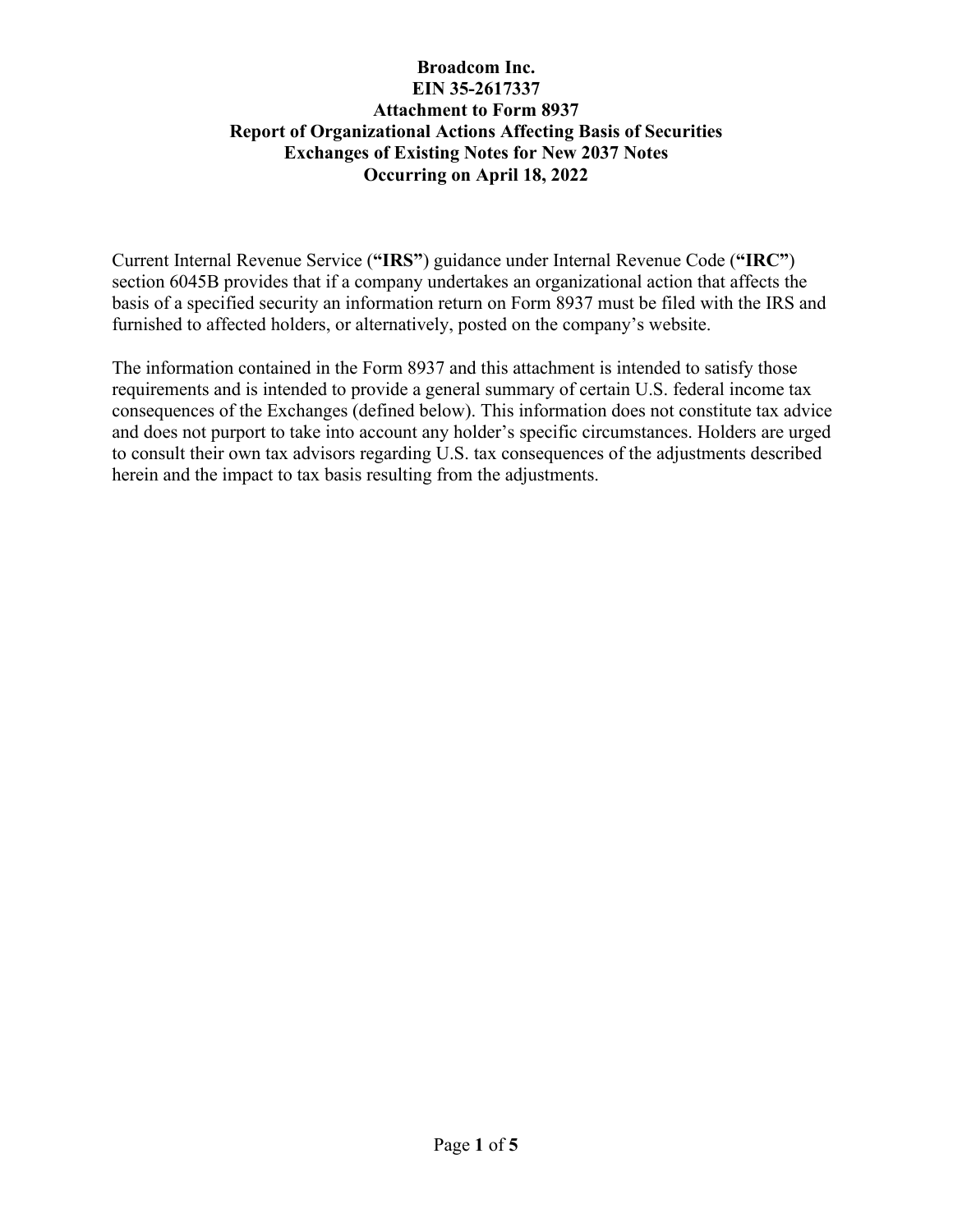## **Form 8937, Part II, Line 14**

Pursuant to an Offering Memorandum dated March 31, 2022, Broadcom Inc. (the "**Company**") entered into exchanges (the "**Exchanges**") with holders of certain notes of the Company and one of its affiliates, CA, Inc. ("**CA, Inc.**"). Early settlement for the Exchanges occurred on April 18, 2022. Capitalized terms not defined herein shall have the meanings ascribed to them in the Offering Memorandum.

The Exchanges involved the series of notes listed in the table below (collectively the "**Existing Notes**") for a new series of Company 4.926% Senior Notes, due 5/15/2037, CUSIP 11135FBV2 (the "**New 2037 Notes**"). For each \$1,000 principal amount of each series of Existing Notes validly tendered and accepted for exchange by the Company, the table sets forth the Total Consideration received by holders.

| <b>CUSIP</b>                                  | <b>Existing</b><br><b>Notes</b>             |                         | Principal<br><b>Amount of</b>   |         | <b>Total</b>  |
|-----------------------------------------------|---------------------------------------------|-------------------------|---------------------------------|---------|---------------|
| <b>Numbers</b>                                |                                             | <b>Issuer</b>           | <b>New 2037</b><br><b>Notes</b> | Cash    | Consideration |
| 12673P AJ4                                    | 4.700%<br>Senior<br>Notes due<br>3/15/2027  | CA, Inc.                | \$1,000                         | \$17.50 | \$1,017.50    |
| 11135F AH4<br><b>U1109M AG1</b><br>11135F BD2 | 5.000%<br>Senior<br>Notes due<br>4/15/2030  | <b>Broadcom</b><br>Inc. | \$1,000                         | \$54.07 | \$1,054.07    |
| 11135F AB7<br><b>U1109M AB2</b><br>11135F BA8 | 4.750%<br>Senior<br>Notes due<br>4/15/2029  | Broadcom<br>Inc.        | \$1,000                         | \$39.42 | \$1,039.42    |
| 11135F AK7<br>U1109M AH9<br>11135F AL5        | 4.110%<br>Senior<br>Notes due<br>9/15/2028  | <b>Broadcom</b><br>Inc. | \$1,000                         | \$9.66  | \$1,009.66    |
| 11135F AP6<br>U1109M AK2<br>11135F AQ4        | 4.150%<br>Senior<br>Notes due<br>11/15/2030 | <b>Broadcom</b><br>Inc. | \$1,000                         | \$0     | \$1,000.00    |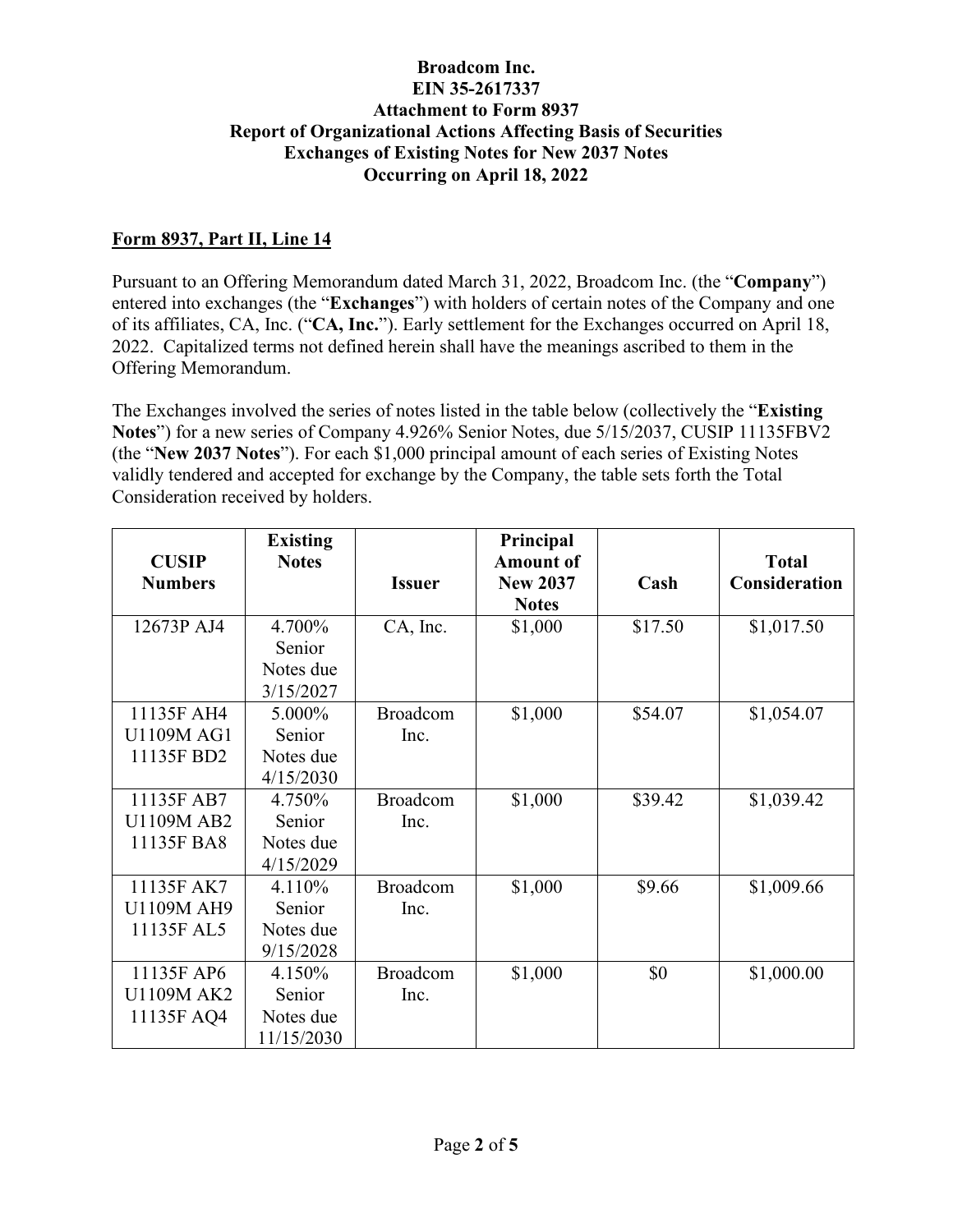The Total Consideration includes an Early Participation Payment of \$50 (payable in New 2037 Notes) for each \$1,000 principal amount of each series of Existing Notes validly tendered at or prior to the Early Participation Date and accepted for exchange.

In addition, for each \$1,000 principal amount of Existing Notes validly tendered and accepted for exchange by the Company, holders of such Existing Notes received a cash payment for accrued and unpaid interest on the applicable series of Existing Notes up to, but not including, the Early Settlement Date.

## **Form 8937, Part II, Line 15**

The Company intends to treat the Exchanges of Existing Notes for New 2037 Notes as dispositions of such Existing Notes for U.S. federal income tax purposes resulting from a "significant modification" of the Existing Notes (which dispositions are taxable unless treated as Recapitalizations as defined below).

## *CA, Inc.'s 4.700% Senior Notes due 3/15/2027 (the "CA, Inc. Existing Notes").*

The exchange of CA, Inc. Existing Notes for New 2037 Notes represents a taxable exchange and does not qualify as a Recapitalization within the meaning of Section 368(a)(1)(E) of the Code. The exchange cannot constitute a Recapitalization because the New 2037 Notes are issued by a different corporate issuer from the CA, Inc. Existing Notes. Accordingly, a holder generally will recognize gain or loss upon the exchange of CA, Inc. Existing Notes for New 2037 Notes and cash in an amount equal to the difference between (i) the sum of (A) the amount of such cash plus (B) the issue price of such New 2037 Notes as determined for U.S. federal income tax purposes (*See Line 16 below*) and (ii) such holder's adjusted tax basis in such Existing Notes. The amount realized does not include the consideration, if any, attributable to accrued but unpaid interest on the Existing Notes.

*Recapitalization Treatment of the Company's 5.000% Senior Notes due 4/15/2030, the Company's 4.750% Senior Notes due 4/15/2029, the Company's 4.110% Senior Notes due 9/15/2028, and the Company's 4.150% Senior Notes due 11/15/2030 (such Existing Notes, the "Company Existing Notes").* 

The Exchanges of Company Existing Notes for New 2037 Notes generally would constitute a "recapitalization" within the meaning of Section  $368(a)(1)(E)$  of the Code if both the New 2037 Notes and the Company Existing Notes exchanged therefor constitute "securities" issued by the same issuer for U.S. federal income tax purposes.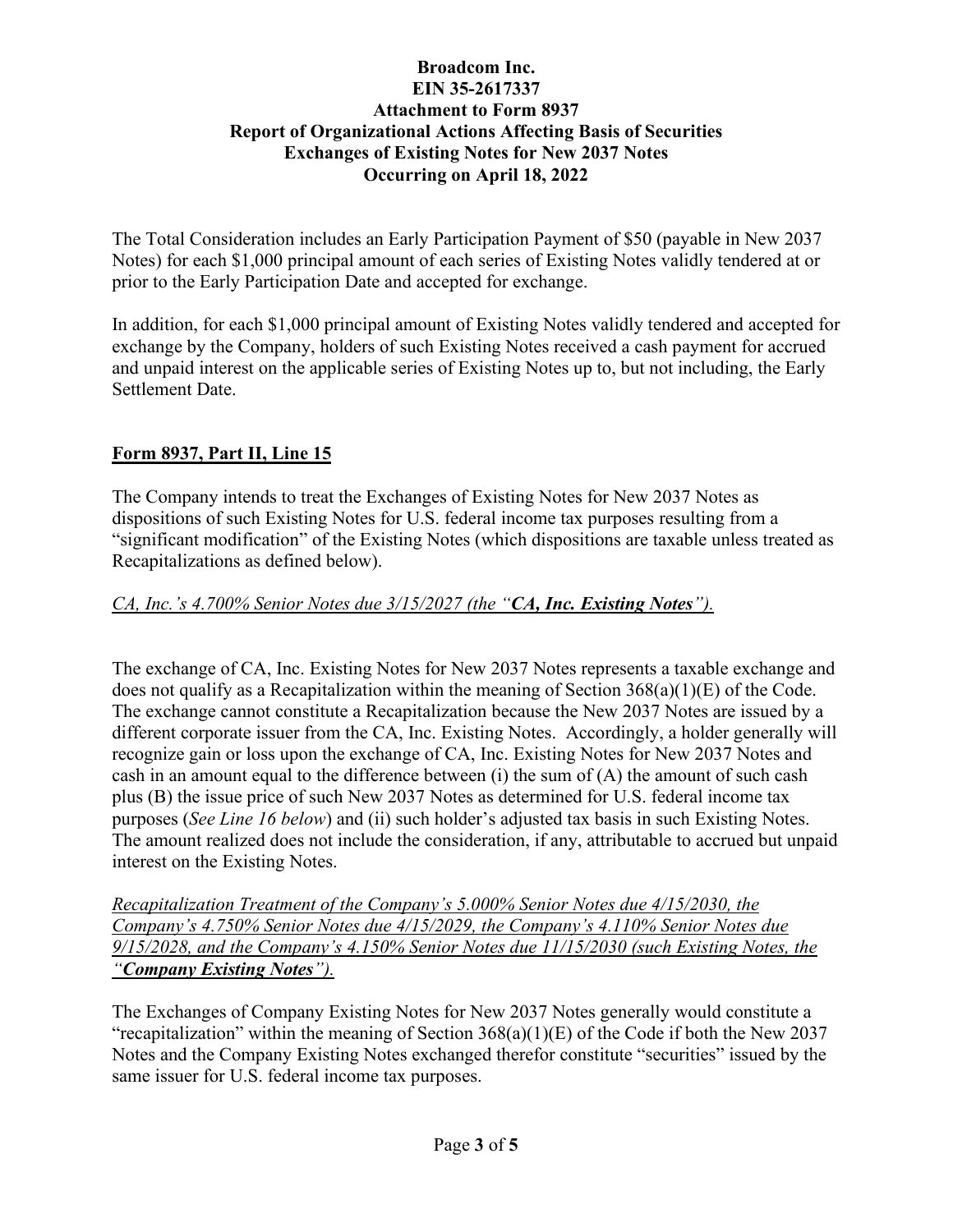The Company intends to take the position that the Company Existing Notes and the New 2037 Notes are securities for U.S. federal income tax purposes. Thus, the Exchanges of Company Existing Notes for New 2037 Notes are intended to qualify as recapitalizations within the meaning of Section 368(a)(1)(E) of the Code (each, a "**Recapitalization**"). *Each holder should consult its tax advisor regarding whether to treat the Exchanges of Company Existing Notes for New 2037 Notes as a recapitalization.*

Accordingly, a holder of Company Existing Notes that exchanged such Company Existing Notes for New 2037 Notes should recognize any gain (but not loss) realized on the exchange (subject to the discussion below regarding the Early Participation Payment) in an amount equal to the lesser of:

- the excess, if any, of (i) the sum of (A) any cash payment received (except to the extent attributable to accrued but unpaid interest) and (B) the issue price of the New 2037 Notes received by such Holder, over (ii) such holder's adjusted tax basis in such Company Existing Notes; or
- any cash payment received (except to the extent attributable to accrued but unpaid interest) with respect to such exchanged Company Existing Notes.

## *Early Participation Payment*

The U.S. federal income tax treatment of the receipt of the Early Participation Payment is unclear. The Company intends to take the position that the Early Participation Payment is part of the consideration for tendered Existing Notes which would generally be taken into account in determining such holder's gain or loss on the exchange of such Existing Notes as described above. *Holders should consult their tax advisors regarding the U.S. federal income tax treatment of the Early Participation Payment.*

## **Form 8937, Part II, Line 16**

## *Basis of New 2037 Notes Received in Taxable Exchanges*

A holder's basis in the New 2037 Notes received in taxable Exchanges will be equal to the "issue price" (which represents the fair market value) of the New 2037 Notes.

The Company has determined the issue price of the New 2037 Notes to be 96.3% of face, which is the approximate average of trades reported on FINRA's Trade Reporting and Compliance Engine on the first available trade date for the New 2037 Notes.